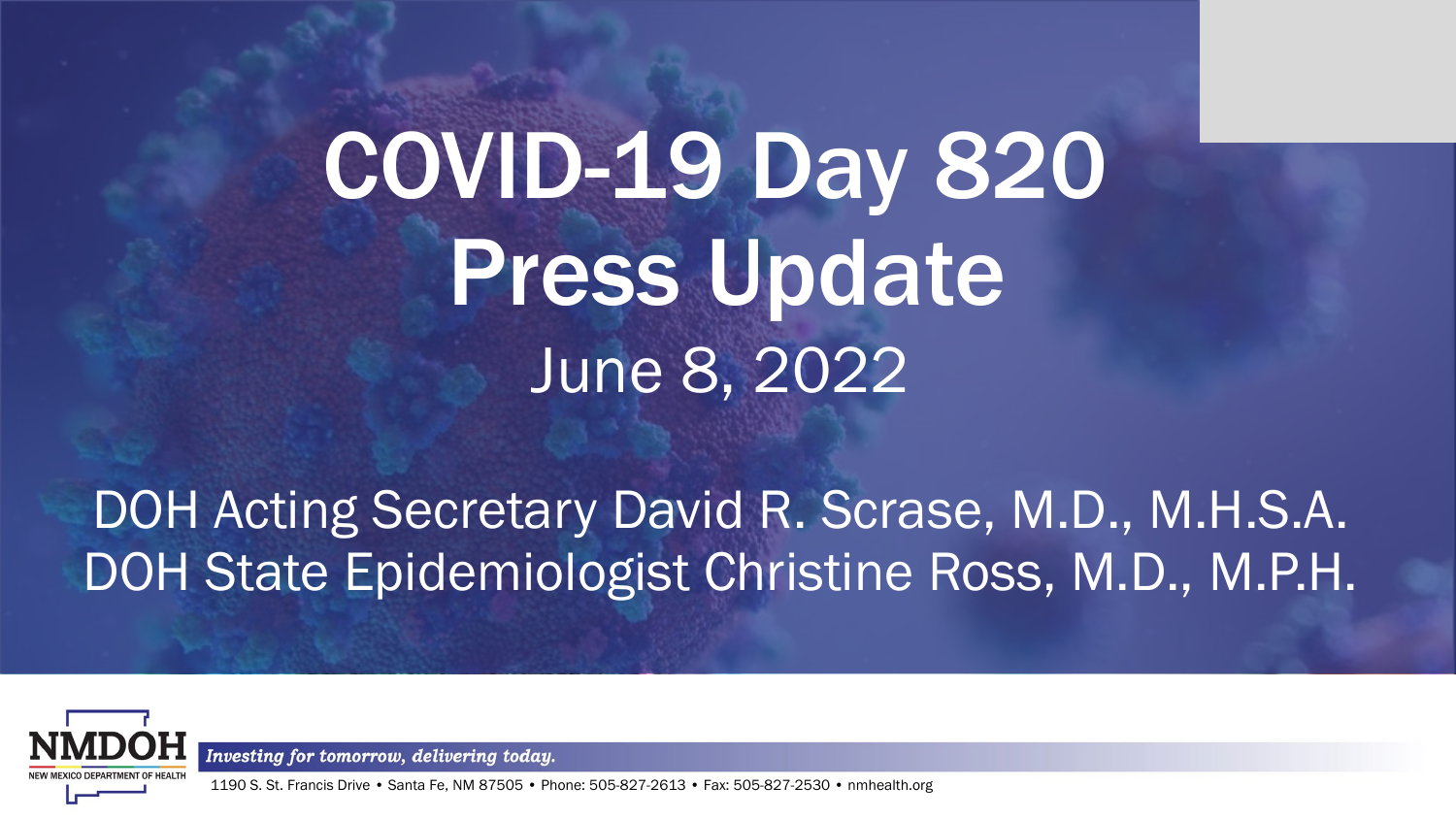### State and National Case Rates are Showing an Increase



#### NM COVID-19 Cases by Date of Specimen Collection Recent 6 Week View June 6, 2022



Investing for tomorrow, delivering today.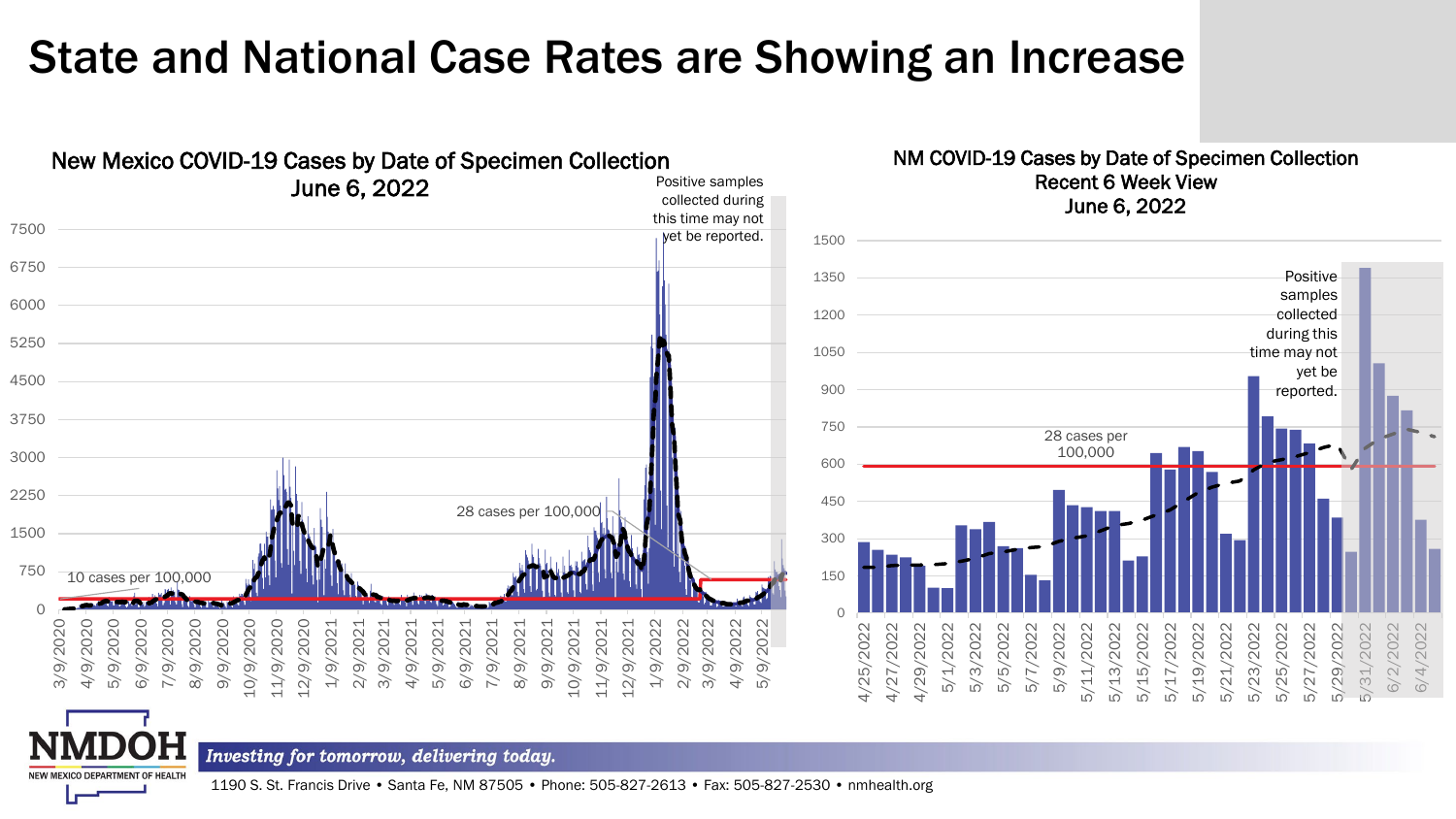## COVID-19-related Hospitalization Rates Also Showing Slight Increase (3.5% on Ventilation)



Investing for tomorrow, delivering today.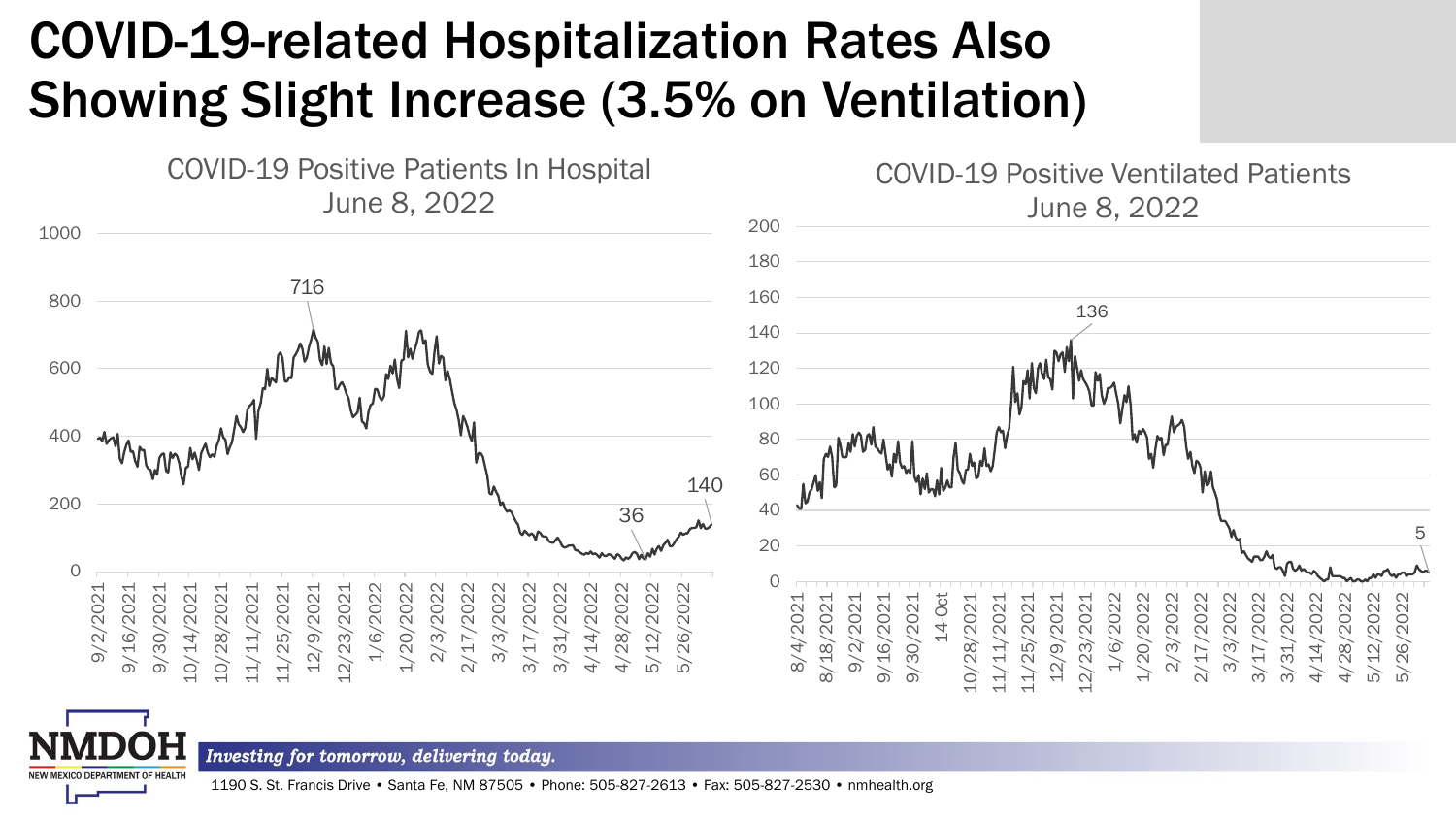

| NM COVID-19<br><b>Community Level</b> | <b>Current Week 05/27/22 -</b><br>06/02/22 # of Counties (%) |
|---------------------------------------|--------------------------------------------------------------|
| Low                                   | 24 (72.7%)                                                   |
| <b>Medium</b>                         | 9(27.3%)                                                     |
| High                                  | $0(0.0\%)$                                                   |



Investing for tomorrow, delivering today.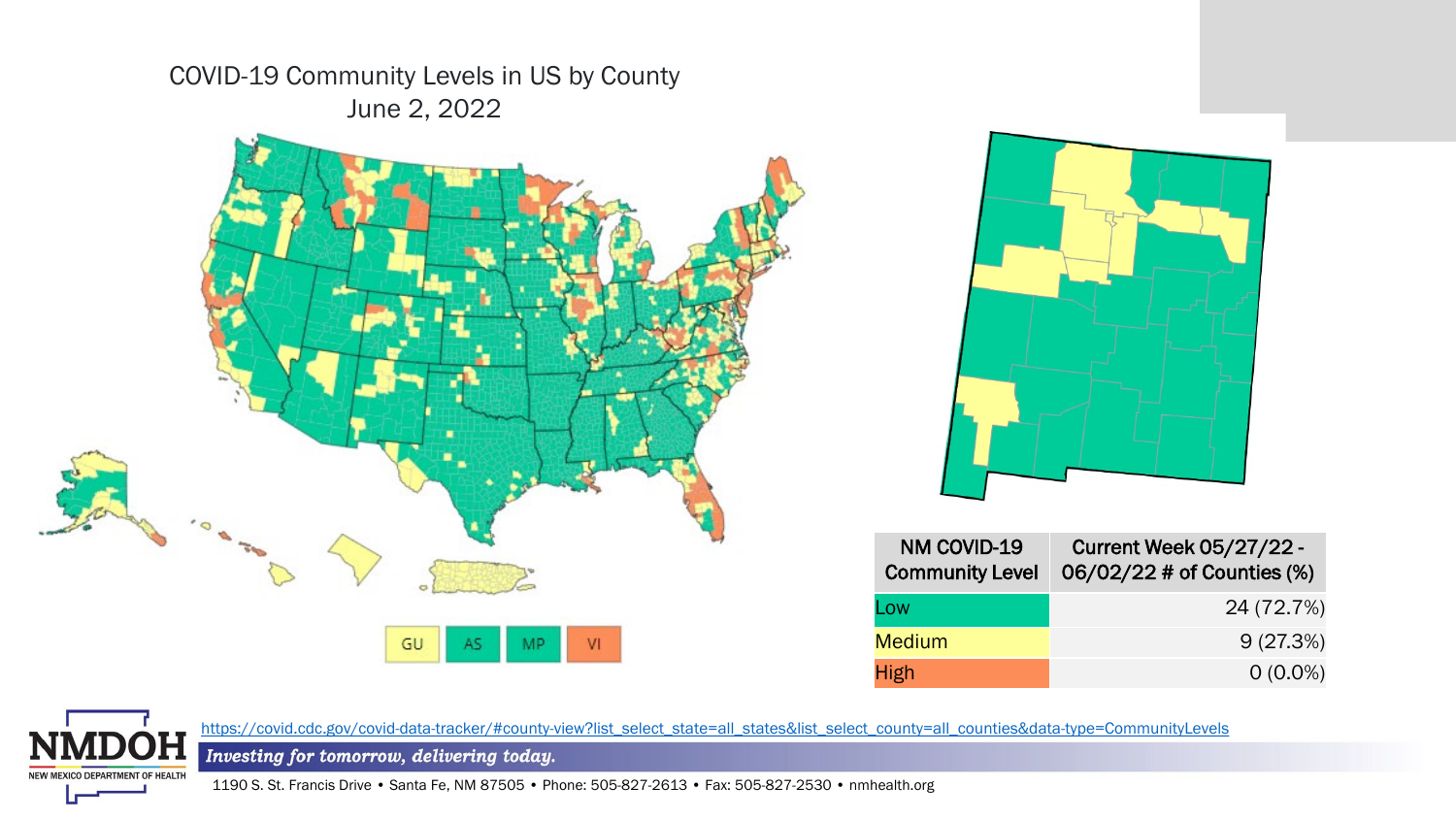## Use Tools in the Toolkit to Safeguard Yourself and Your Community: Treatments

| 1 positive test $+$ 1 symptom $+$ 1 risk factor = treatment                                                                                  | <b>NIH</b><br><b>Tier</b> | <b>Treatment</b>                         |
|----------------------------------------------------------------------------------------------------------------------------------------------|---------------------------|------------------------------------------|
| • The earlier you get treated the better. At home,<br>oral treatments should be started within 5-<br>days of symptom onset and IV treatments |                           | • Paxlovid (oral)                        |
| within a 7-day window.<br>• Therapeutic prescriptions are available to                                                                       | $\overline{2}$            | • Remdesivir (IV 3 doses)                |
| order to pharmacies statewide! Visit<br>findatreatmentnm.com or talk to a medical<br>provider for more information.                          | $\overline{3}$            | Molnupiravir (oral)<br>Bebtelovimab (IV) |

Investing for tomorrow, delivering today.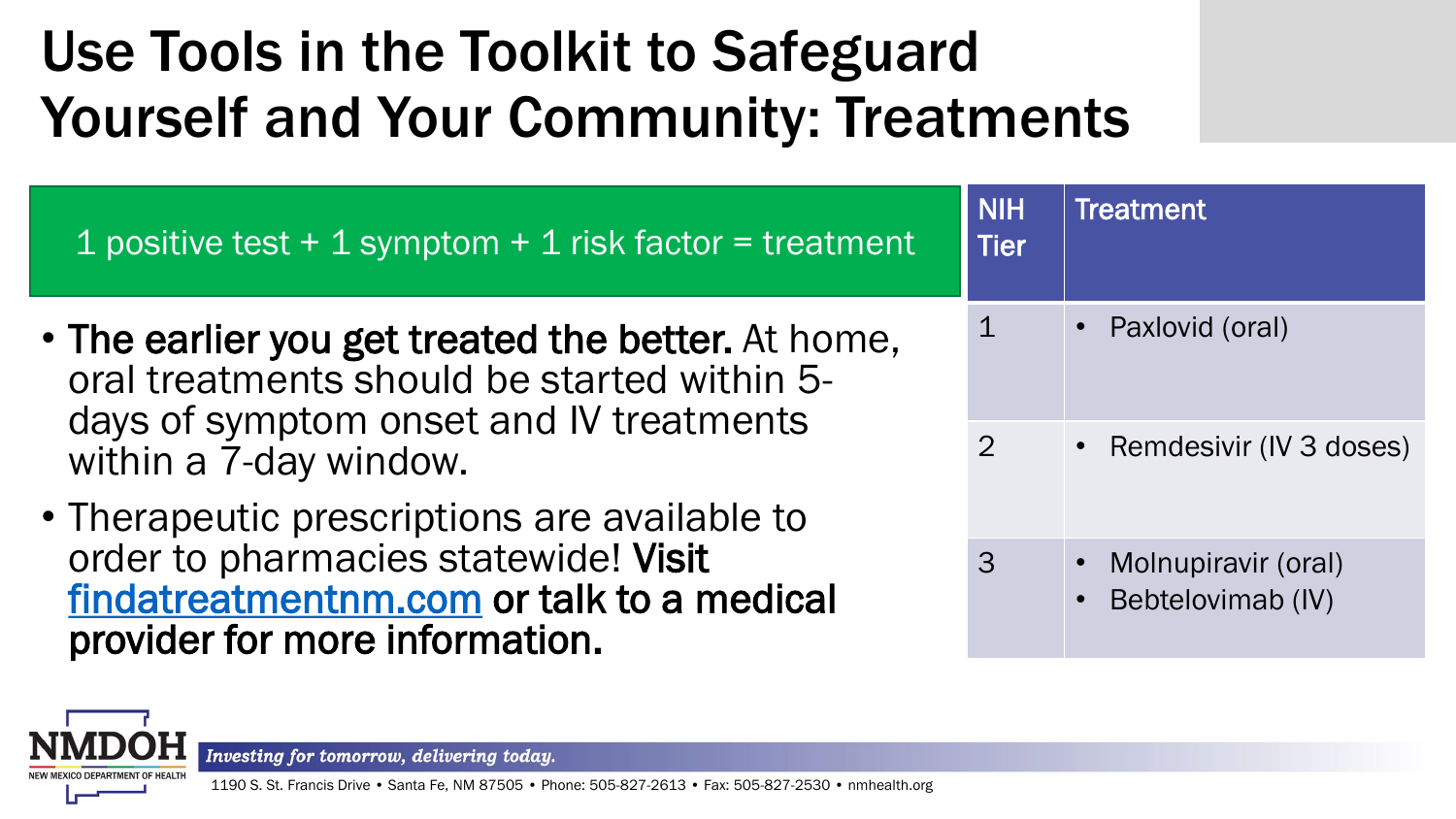NM Effective COVID-19 Outpatient Treatment Utilization by Week

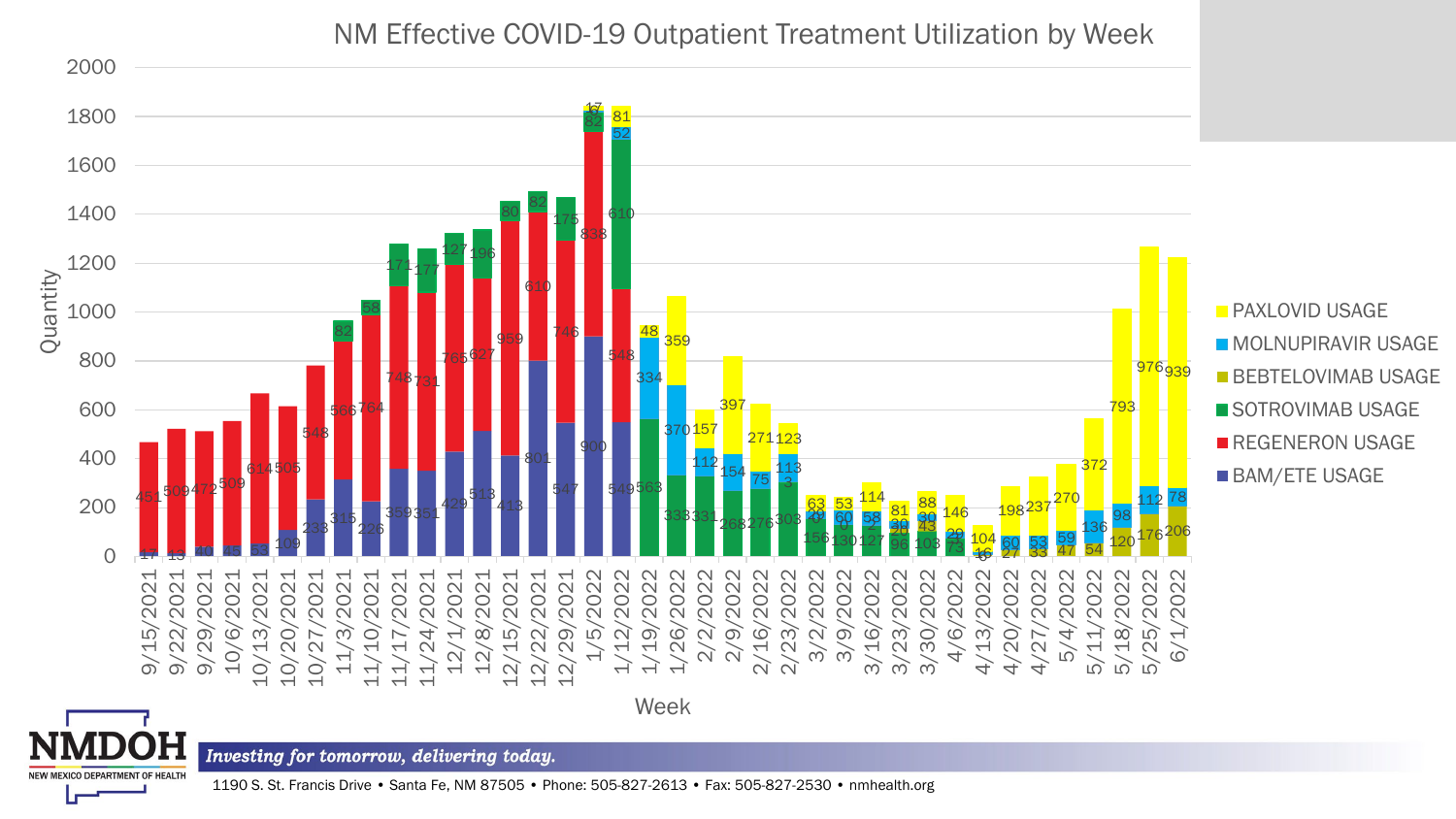#### NM COVID-19 Treatment Rate

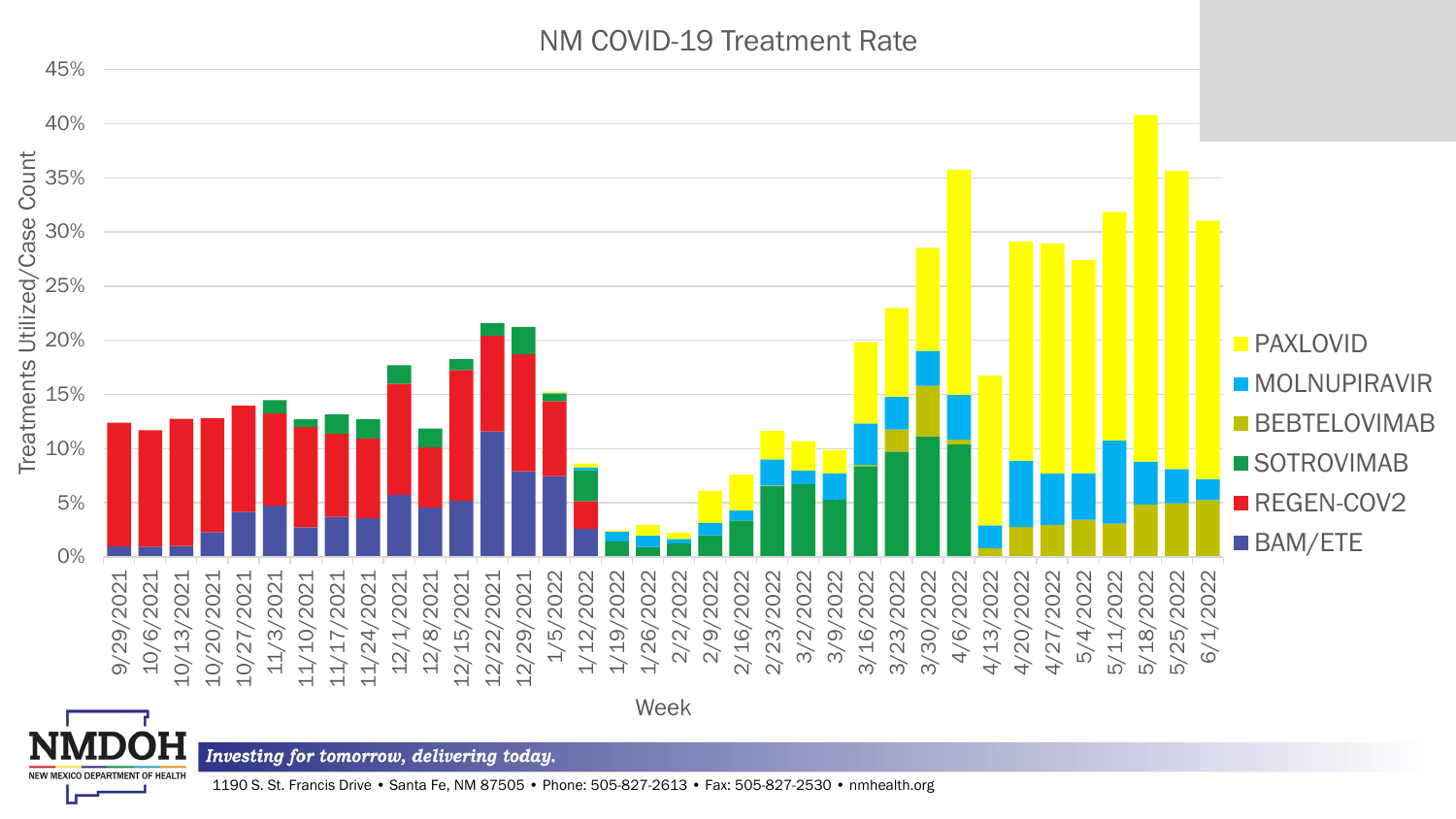# Keep your tool belt full!

- We have the tools to fight COVID-19:
	- Data
	- Vaccines
	- Masks
	- Testing
	- Treatments
	- Guidance





Investing for tomorrow, delivering today.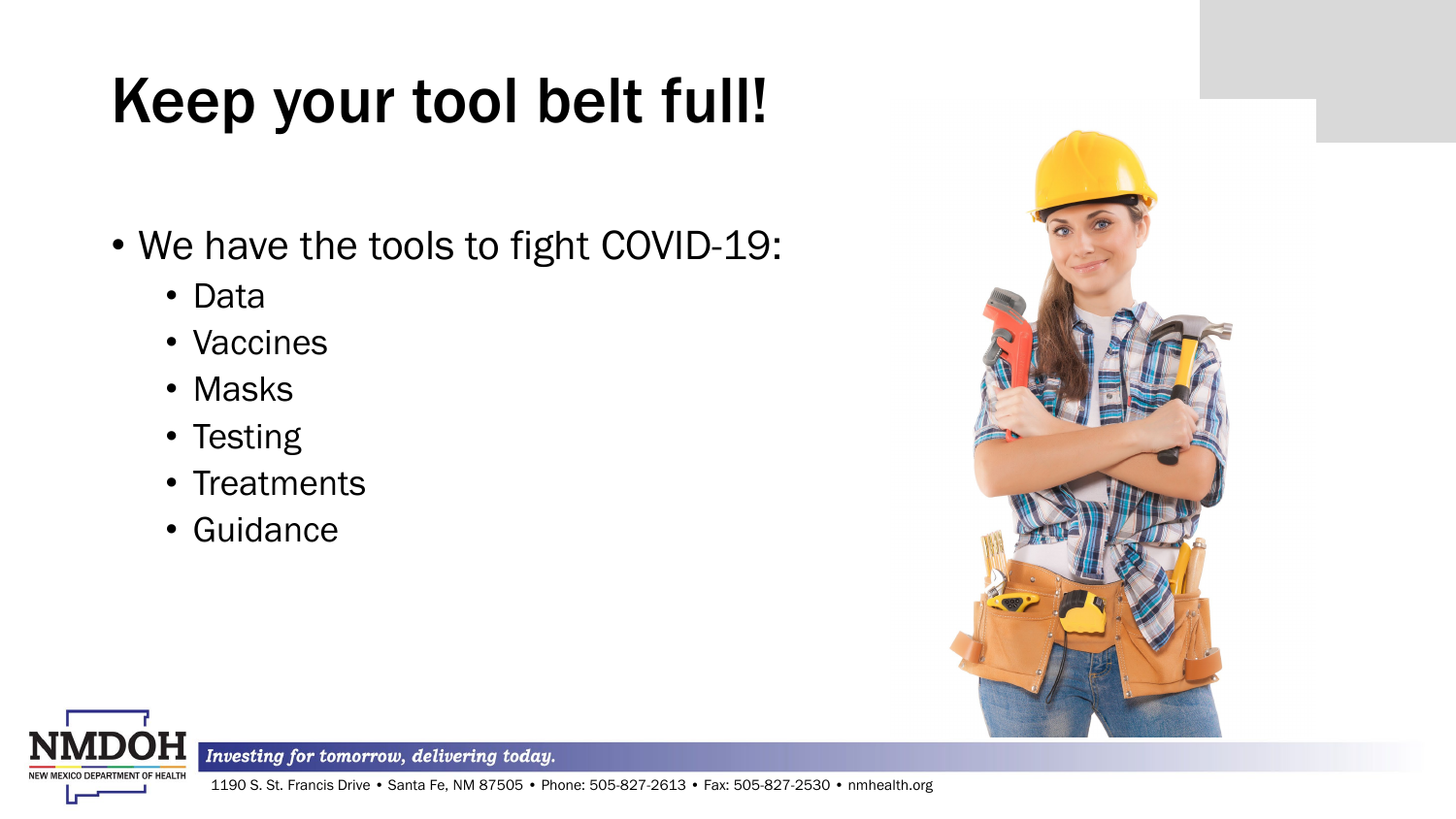# Toolkit Resources

| <b>Need</b>      | <b>Resource</b>                               | <b>Link for More Information</b>                                                    |  |
|------------------|-----------------------------------------------|-------------------------------------------------------------------------------------|--|
| <b>DATA</b>      | <b>NMDOH Epidemiology Reports</b>             | https://cv.nmhealth.org/epidemiology-reports/                                       |  |
|                  | <b>CDC Community Levels Map</b>               | https://www.cdc.gov/coronavirus/2019-ncov/science/community-levels.html             |  |
|                  | <b>NM Notify</b>                              | https://nmnotify.com/es/                                                            |  |
| <b>VACCINE</b>   | <b>NM Vaccine Site Directory</b>              | Vaccinenm.org                                                                       |  |
|                  | <b>Federal Government</b>                     | https://www.vaccines.gov/                                                           |  |
| <b>MASKS</b>     | <b>CDC Mask Finder</b>                        | https://www.cdc.gov/coronavirus/2019-ncov/your-health/free-masks.html               |  |
|                  | <b>CDC Mask Guidance</b>                      | https://www.cdc.gov/coronavirus/2019-ncov/easy-to-read/mask-guidance.html           |  |
| <b>TESTING</b>   | <b>NM Test Site Directory</b>                 | https://findatestnm.org/                                                            |  |
|                  | <b>Federal Government</b>                     | https://www.covid.gov/ (free rapid antigen tests)                                   |  |
| <b>TREATMENT</b> | <b>NM Treatment Site Directory</b>            | https://findatreatmentnm.com/                                                       |  |
|                  | Oral Treatment Info                           | https://cv.nmhealth.org/covid-19-oral-treatments/                                   |  |
|                  | mAbs Treatment Info                           | https://cv.nmhealth.org/covid-19-monoclonal-antibody-patient-treatment-info/        |  |
| <b>GUIDANCE</b>  | <b>CDC Quarantine/Isolation</b><br>Calculator | https://www.cdc.gov/coronavirus/2019-ncov/your-health/quarantine-<br>isolation.html |  |



Investing for tomorrow, delivering today.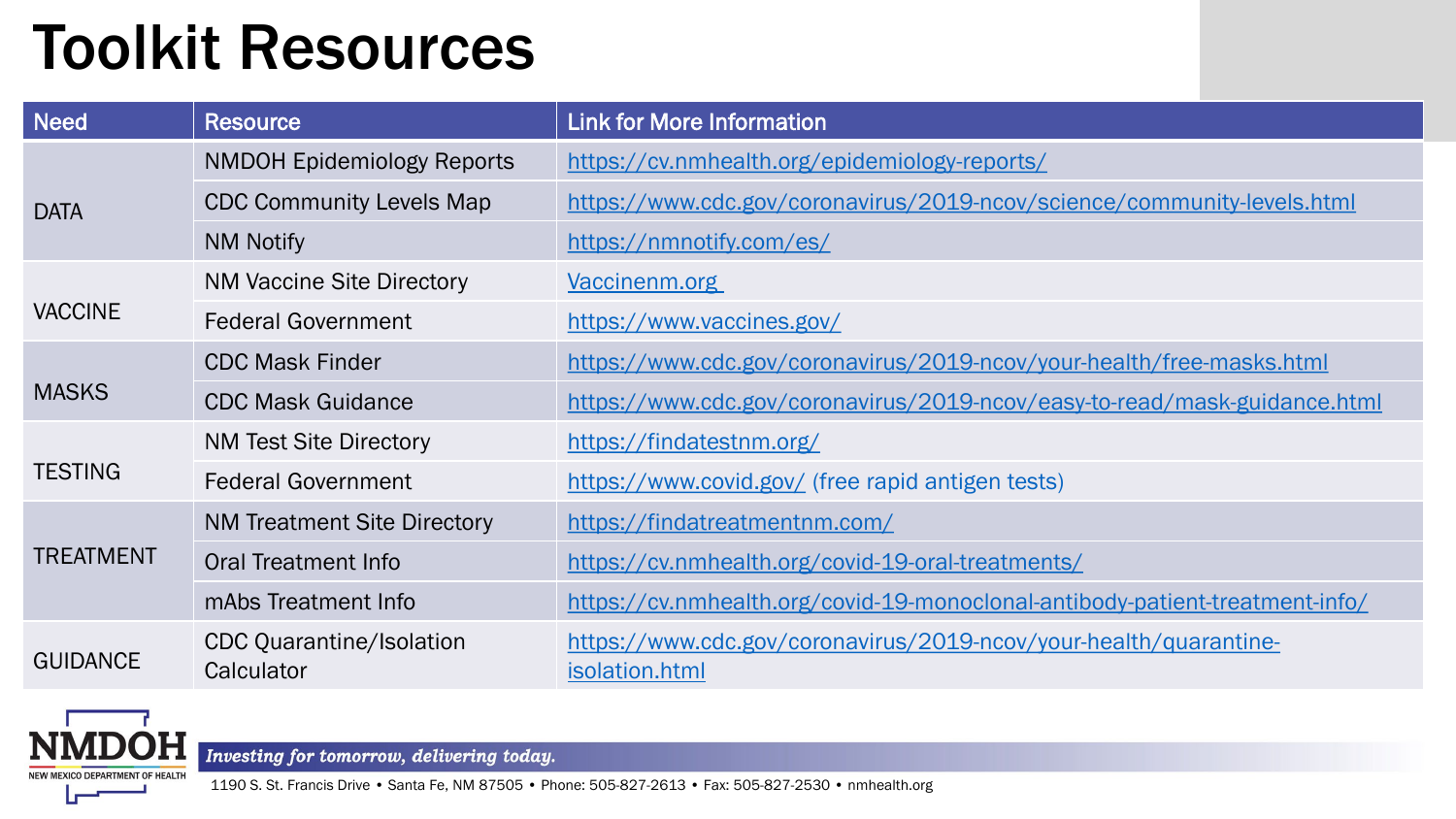## Use Tools in the Toolkit to Safeguard Yourself and Your Community: Vaccines

- Vaccines have safeguarded millions of people from getting very sick, hospitalized, and/or dying from COVID-19.
- Everyone 5+ should get a booster dose after their primary series.
- Everyone 50+ should get a second booster.
- Up and coming: By end of month, under 6 months through 5-year-old vaccine will be available.
- Visit VaccineNM.org or Vaccines.gov to schedule an appointment today.

Percent of Cases, Hospitalizations, and Deaths by Vaccine Status 09 May, 2022 - 06 June, 2022





Vaccination Report <https://cv.nmhealth.org/epidemiology-reports/>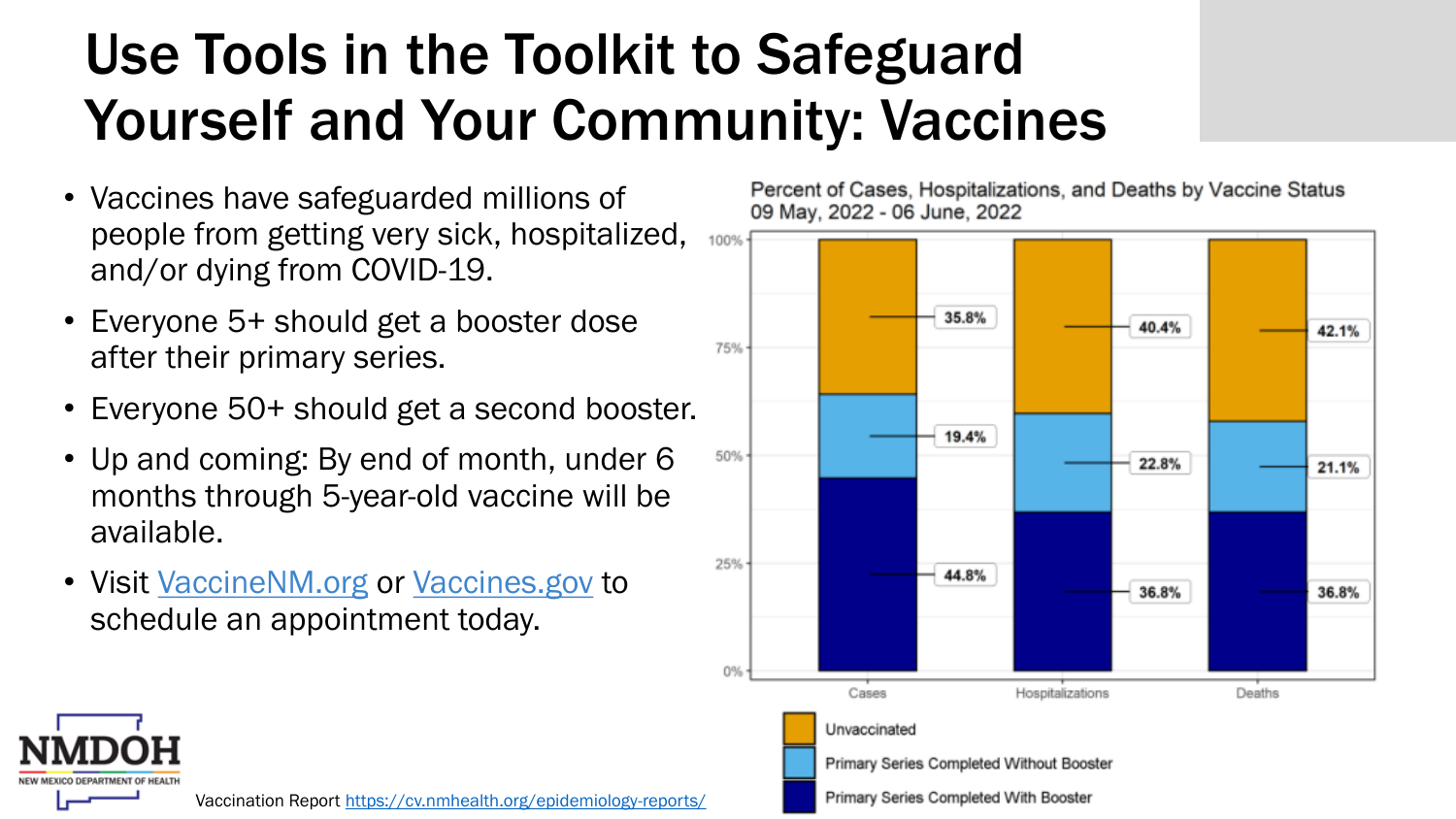## Were you affected by the New Mexico wildfires?

- You may be eligible to apply for disaster food benefits for until June 13th.
- Available to residents who live or work in Colfax, Lincoln, San Miguel, Mora and Valencia counties.
- Application sites include all ISD Offices Statewide and 5 community sites.
	- Mora site will open Thursday 6/9

# **Z 13 N D SUPPLEMENTAL NUTRITION ASSISTANCE PROGRAM**

**Hours of Operation** 

June 7th - June 13th 8 am - 5 pm weekdays 9 am - 3 pm weekends Impacted residents can apply for D-SNAP at the **four sites below** in addition to all local Income Support Offices.

**John Marshall Health and Human Services Center:** 1500 Walter, SE, Albuguergue, NM 87106

> **New Mexico Highlands University, Student Union Building, 3rd Floor:** 800 National Ave. Las Vegas, NM 87701

**Juan Gonzales Agricultural Center:** 202 Chamisa Rd. Taos, NM 87571

**Eastern New Mexico University:** 709 Mechem Drive, Ruidoso, NM 88345 **Closed Sunday** 

> For more information: visit hsd.state.nm.us >